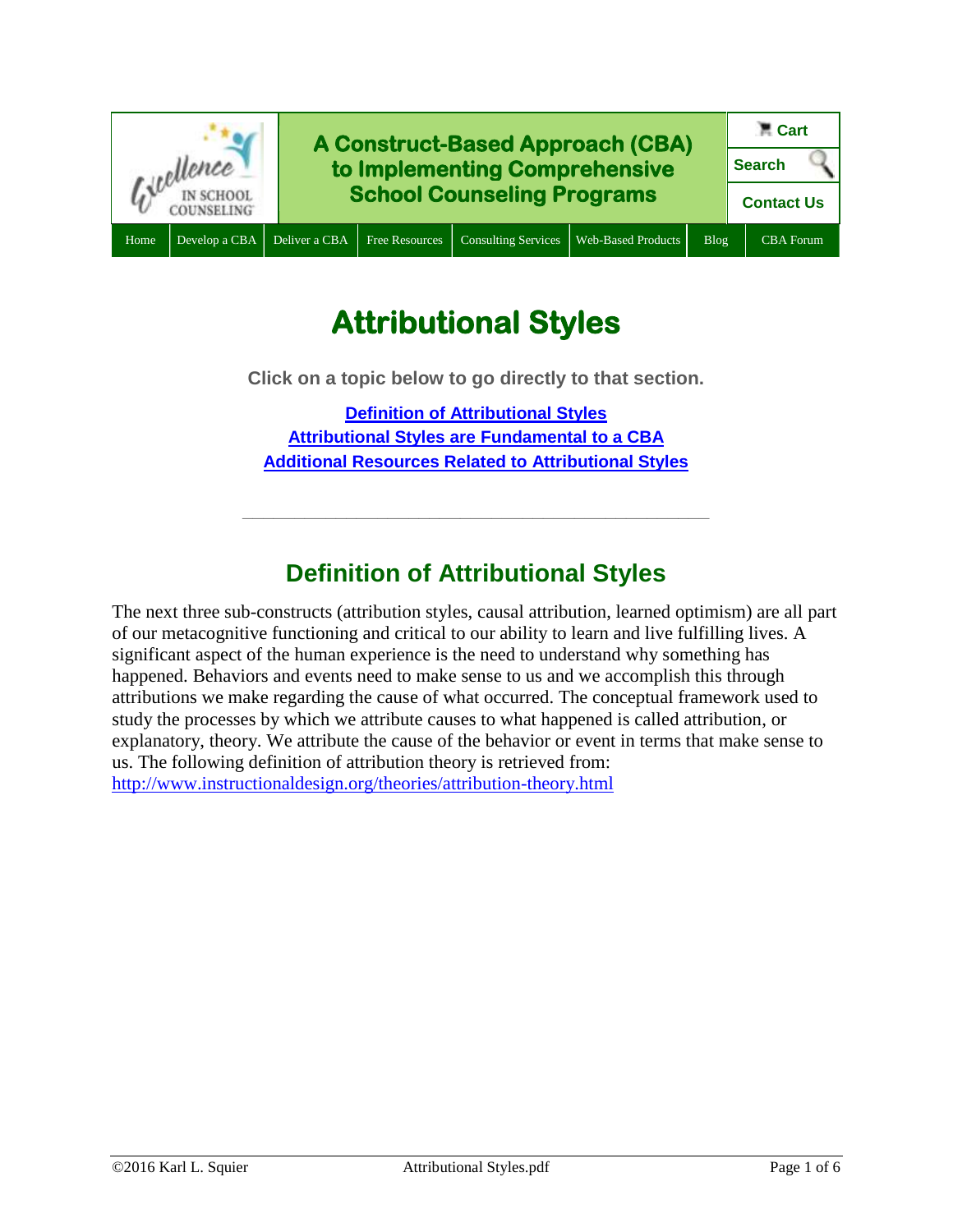## **Attribution Theory**

- Weiner "identified ability, effort, task difficulty, and luck as the most important factors affecting attributions for achievement. **Attributions are classified along** three causal dimensions: locus of control, stability, and controllability."

Attribution theory was first proposed by Fritz Heider and later expanded upon by Bernard Weiner, among others. These psychological theorists have provided the foundational concepts for attribution theory and have established the importance of the attributional process to education because of the strong influence attributions have on students' feelings of success and failure and on their emotions, and future motivation and emotional state.

Attribution theory is a primary focus of social psychology. Locus of control is divided into internal vs. external, or whether the cause can be attributed to ourselves (internal) or to others or the environment (external). Stability relates to whether causes are temporary or permanent. Controllability refers to the amount of control individuals perceive they have over a behavior or event. Retrieved from [http://www.instructionaldesign.org/theories/attribution-theory.html.](http://www.instructionaldesign.org/theories/attribution-theory.html) The websites and videos provided below define and provide examples of attribution styles, causal attribution and learned optimism and how they relate to human behavior.

### **Attribution Styles**



Attributions styles are affected by a combination of personal and environmental, or situational, factors. Attributions that we make in the past influence our future thinking and behavior. This is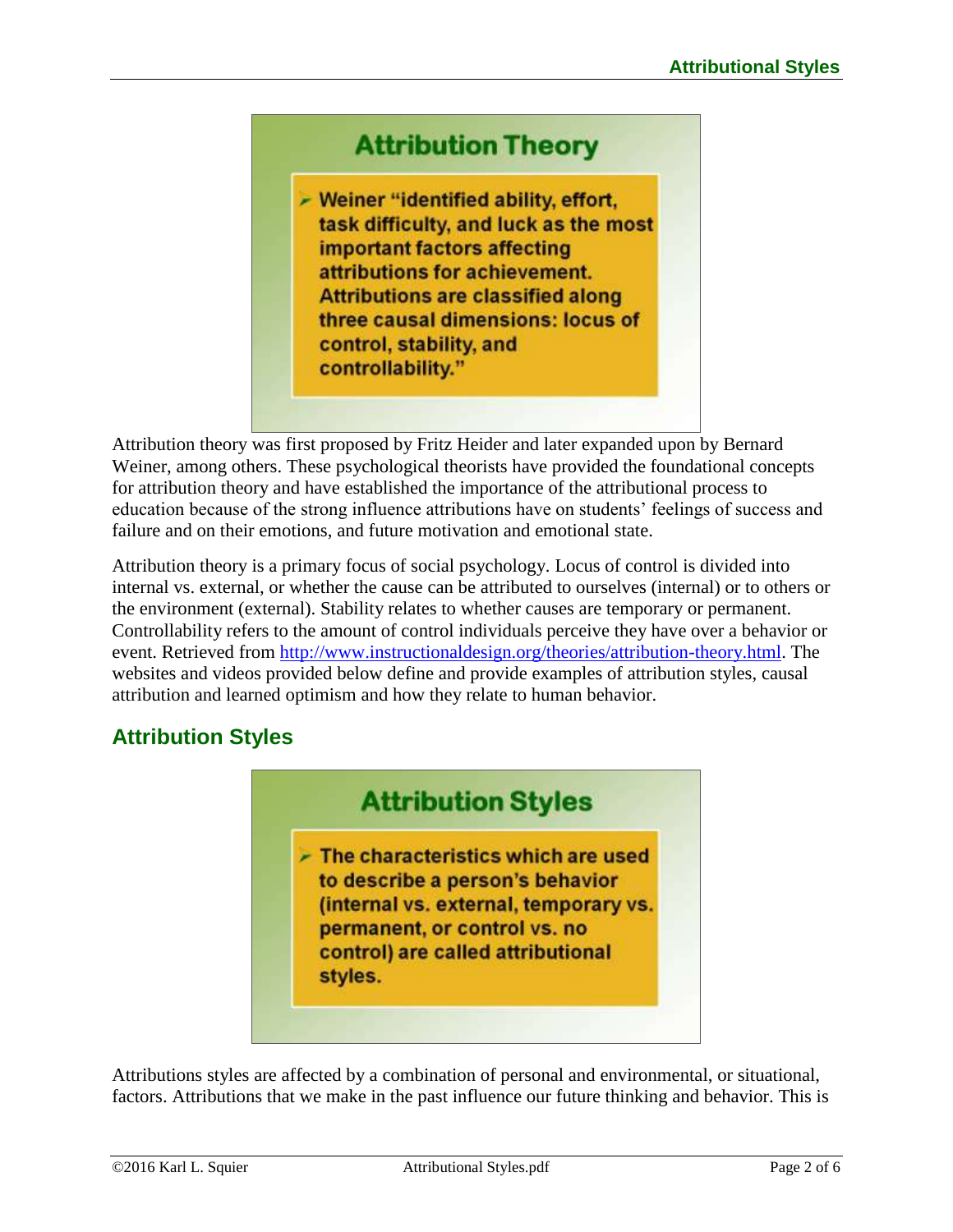especially important in education where students' attributions related to learning successes and failures can have a significant impact on their learning as they progress along the PreK-12 learning continuum. Students' perceptions about causes of their successes and failures can be more powerful than the actual causes because students' future attributions are influenced by their past perceptions which are not always an accurate assessment of the actual cause.

## **Attributional Biases**

Another set of important concepts in attribution theory address attributional biases. A bias is a judgment that people make or believe to be true that is based on preconceived ideas or beliefs but in reality are not true.



Attributional biases are very important in understanding both individual and group explanations of behaviors and events. They can be used to explain in-group and out-group beliefs wherein people in the in-group (we or us) believe that certain negative characteristics of entire out-groups (they or them) are accurate perceptions.

The literature identifies many types of attributional biases. Some of the more common are the fundamental attribution error, self-serving bias, actor-observer bias, just world hypothesis and the self-centered bias. The links in the "Additional Resources" section below connect you with print and video resources that explain attributional biases. It is important to remember when reviewing these resources what all the biases have in common: they are all inaccurate attributions that we can examine, challenge, clarify and change by reflecting on the processes that explain behaviors and events.

## **Attributional Styles are Fundamental to a CBA**

<span id="page-2-0"></span>Attribution theory has broad implications for education and helping students become proficient learners. As with any of our metacognitive functions, we are capable of critically self-reflecting on the processes by which we assign attributions and can act to improve the processes in ways that help ensure accurate, and change inaccurate, explanations of behaviors and events. Helping students recognize the importance of attributions, the mistakes we commonly make, and that we have the power to improve these processes are extremely critical to students' motivation, emotional well-being, self-efficacy, and ability to set goals and achieve desired results.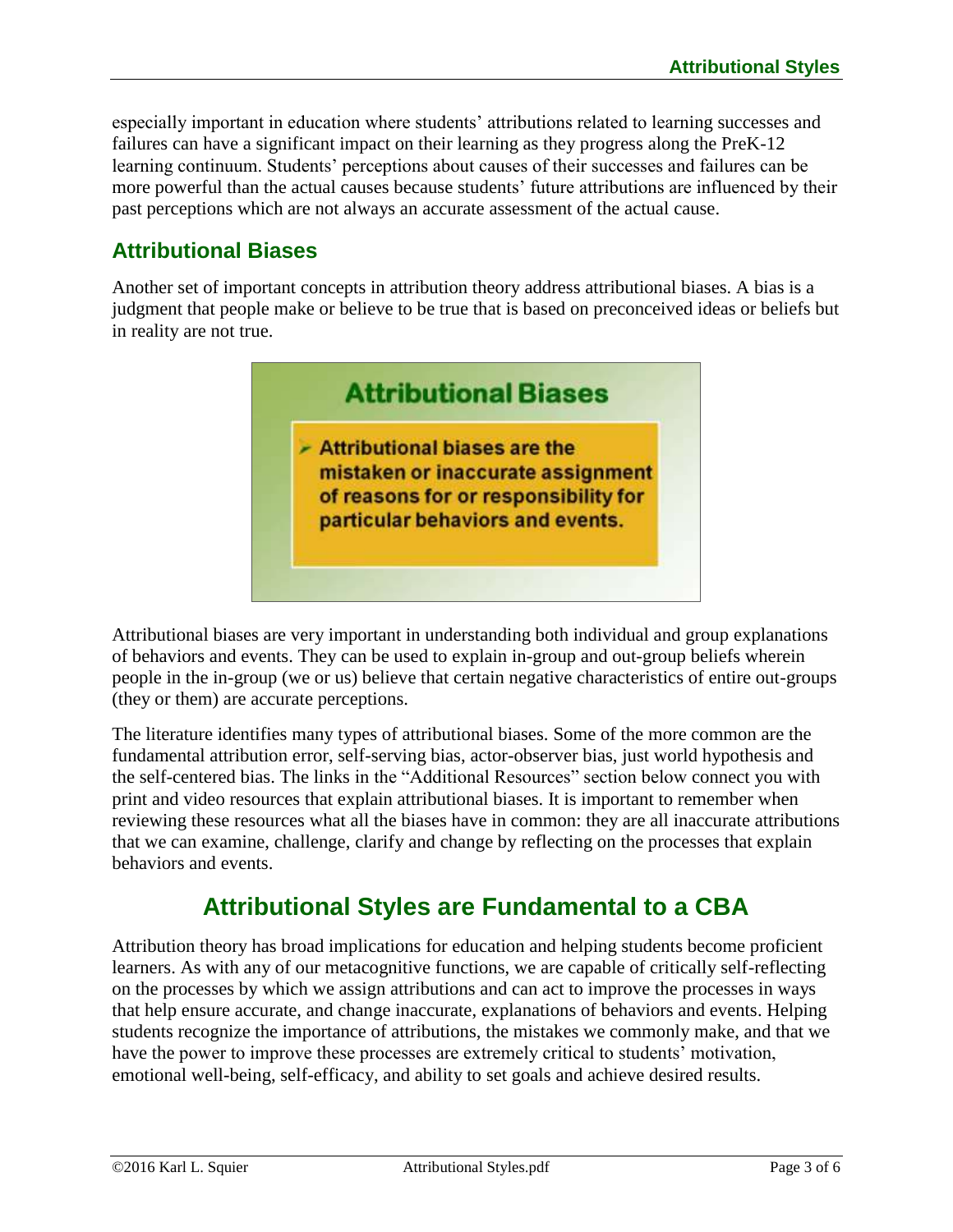The focus on individual attributions is important to every student, educator and parent/guardian. The ability to understand these processes can be learned. Therefore, school counselors have a role in ensuring that students learn what to look for when self-reflecting on their attributional strategies. They need guidance what strategies they can use to question the accuracy of their attributions and change them when they discover the actual causes of behaviors and events. Students need to better understand the consequences of making attributions related to their ability vs. causation factors that are external to them. They need to grasp the importance of personal effort in and ownership of their learning processes.

The focus on attributional styles in social contexts, discussed in the section on "Causal Attribution" below, is equally as important. This is particularly true in terms of biases and prejudices that characterize group identity and behavior. The notion of causal attribution is very useful when addressing the sub-constructs of "Critical Consciousness" and "Social Justice" discussed in the section on the "Relationships" construct.

School counselors, as all educators, are deeply concerned about student outcomes and how to improve those outcomes. One positive way counselors have to help students improve their outcomes is to help them understand the mental processes they use to explain the causes of their own behavior, the behavior of others and the influence of the situations in which they find themselves.

Attributions are an integral part of our daily lives and highly impactful in terms of how students learn, are motivated to learn and develop their ability to self-direct their learning. Because they are part of our metacognitive processes, attributions can be examined and changed, resulting in improved learning processes and learner outcomes.

Self-knowledge about the mental processes associated with attributions is an area of human experience that must be controlled and effectively managed both by students and the adults who are helping them to learn. It is therefore a responsibility of school counselors to be able to understand:

- The essential nature of attributions and how they are constructed.
- Attributional errors that can be made and how they affect individuals in the learning environment.
- How to recognize their own attributional styles and what their personal attributions are communicating to students.
- How to teach students to recognize and examine their attributions, and challenge the causes they assign to behaviors and events.
- How to teach students to determine the positive and negative influence attributions have on their self-image, potential for learning, motivation, achievement and relationships.
- How to help students develop their ability to assign accurate explanations for their successes and failures in school and life.
- How to help students develop their ability to change and more effectively control their attributional processes.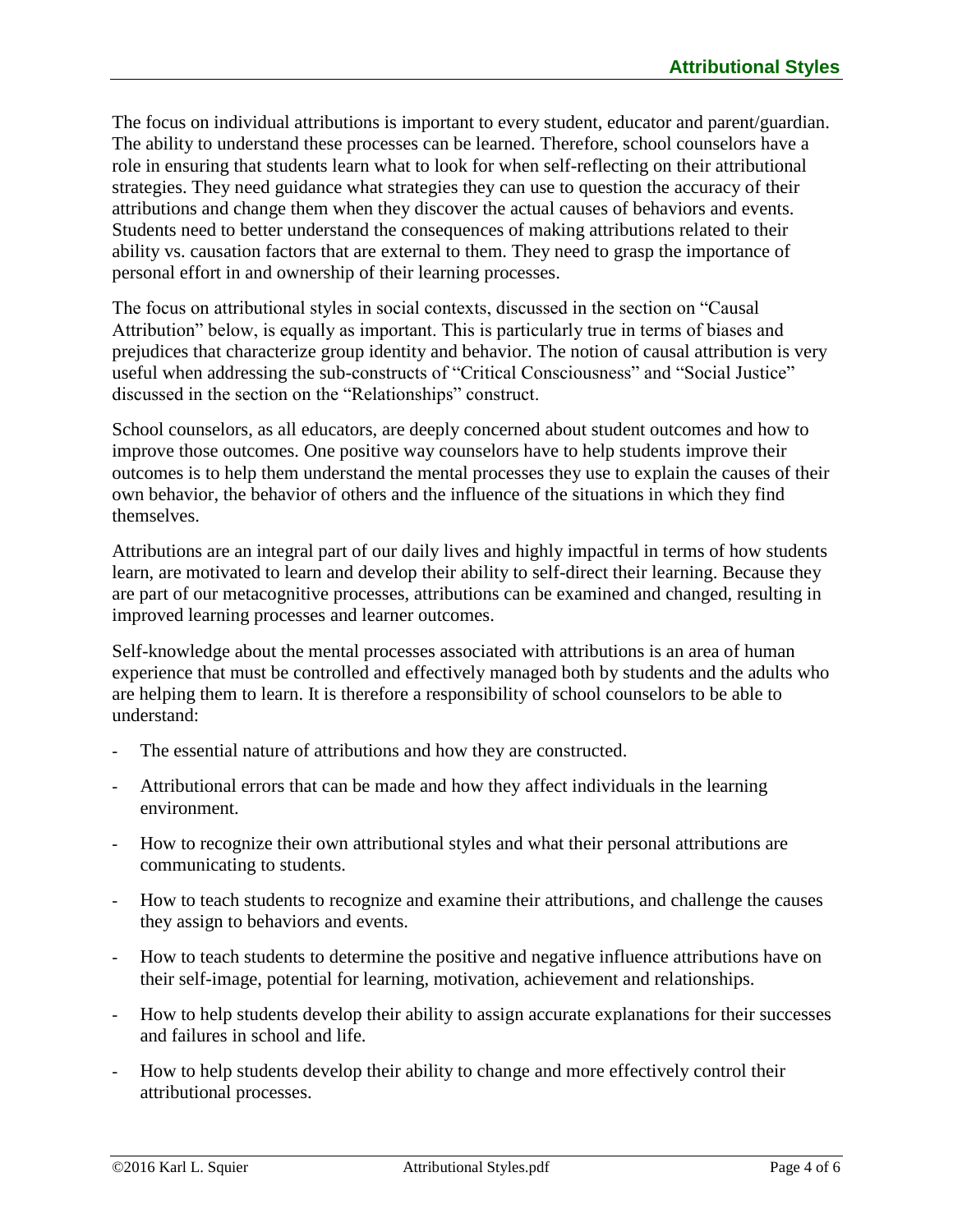- How to help other adults engaged in helping students learn understand their own attributions and the potential impact of what they are communicating to students.

Students' ability to be aware of, examine, improve and control the mental processes related to attributions are foundational to CBA school counseling programs and counselor practice. A good place to begin is to open up a dialog with your colleagues. Share your experiences and ideas and decide what you can do to help students better understand their attributional processes and how to improve them. Develop a plan and together attack the problem and evaluate your results. Do this for yourself to understand the process because this is the process you want your students to understand, control and manage more effectively.

As part of your process, and the process you teach your students, be on look out for external, stable and non-controllable attribution styles as they yield the least likelihood of change in ourselves and our students. When you see that students have these attributional styles, work with them to think about the cause of the behavior or event as being internal, unstable and controllable, thus opening up the possibility of changing students' perceptions and initiating efforts to change.

## **Additional Resources Related to Attributional Styles**

<span id="page-4-0"></span>The Internet is a wonderful tool for accessing information on just about any topic. It has been invaluable in helping us to identify what research has demonstrated to be strongly related to students' academic achievement and well-being, and evidence-based practices that provide concrete examples of how to translate the research findings into meaningful learning opportunities that support student development.



Staying informed about what works and does not work to help students achieve and succeed is one of the defining characteristics of a professional school counselor. Internet search engines can be used to develop a deeper understanding of the topics discussed on the CBA Website. To get you started, here are some additional resources you may find helpful. These resources, however, only scratch the surface of what is available on the Internet or in published books and articles. We encourage you to use search engines to find more resources that will increase your understanding and build your capacity to apply these ideas in your work as school counselors.